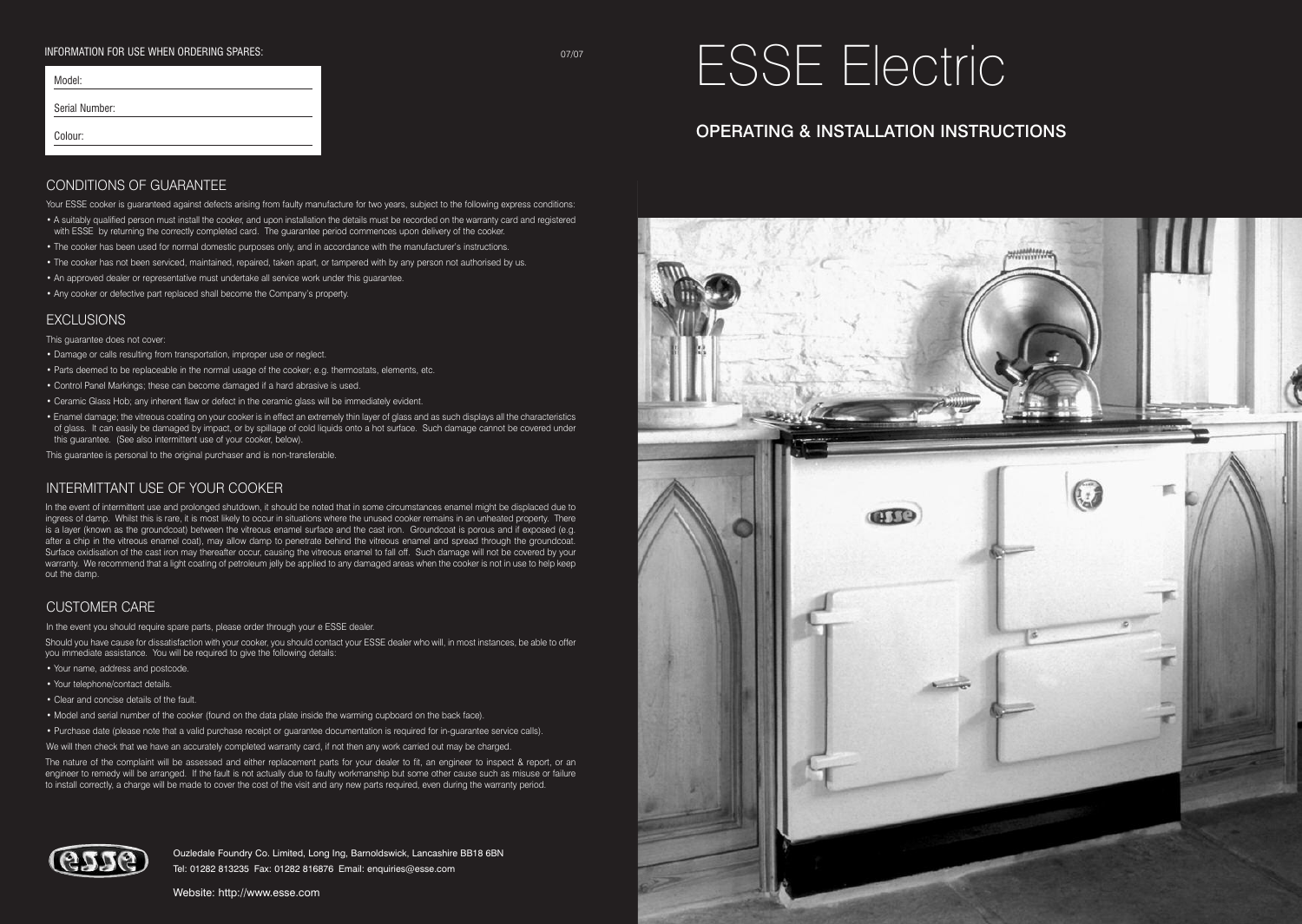# **Introduction**

We are pleased that you have chosen an ESSE cooker. We would ask you to read the following instructions very carefully. Correctly installed and operated, your ESSE cooker will give satisfactory service for many years.

We feel certain that you will enjoy the warmth and comfort of your ESSE cooker and, perhaps more importantly, you will more than enjoy the superb quality of the cooking.

#### contents

| Technical data        | Page 2 | Grill                  |         |
|-----------------------|--------|------------------------|---------|
|                       |        |                        | Page 8  |
| Your Cooker           | Page 3 | Warming Cupboard       | Page 9  |
| Boiler Model          | Page 3 | Before Cooking         | Page 9  |
| Spacing & Dimensions  | Page 4 | Cleaning               | Page 9  |
| Connecting the Cooker | Page 5 | Servicing Instructions | Page 10 |
| Hob                   | Page 5 | Wiring Table           | Page 12 |
| Operation             | Page 6 | Wiring diagram         | Page 14 |
| Pans & Ovens          | Page 6 |                        |         |

# Technical data

|              | ESSE, ENGLAND | MODEL .    | ESSE, ELECTRIC | <b>VOLTAGE</b> | $-250V$    |
|--------------|---------------|------------|----------------|----------------|------------|
|              |               |            |                |                |            |
| <b>INPUT</b> | 9kW           | SERIAL NO. |                | <b>SUPPLY</b>  | 50 Hz a.c. |
|              |               |            |                |                |            |

#### REGISTERED DESIGN GB 2096532 PATENT PENDING

The cooker Data Plate is located inside the warming cupboard on the back face.

# **Unpacking**

After unpacking the cooker, remove all the packing from the top and the bottom ovens including protective door liners. Examine the cooker for any damage, particularly to the hob glass. Make sure there are no chips or cracks.

If there is any damage to the cooker or anything is missing, please contact your supplier for advice.

**Note:** If the hob is cracked the cooker must not be connected, and no part of it may be used.

# Boiler model

For cookers with a built in gas condensing boiler see also the separately supplied booklets on installing and using the boiler. The boiler model cookers do not contain a warming cupboard as referred to in these instructions as the cupboard is replaced by the boiler unit.

# Your cooker



- 1. Top Oven
- 2. Bottom Oven
- 3. Warming Cupboard (Non Boiler Model)
- 4. Bolster Lid
- 5. Ceramic Hob
- 6. Removable Top Oven Shelf Support
- 7. Removable Bottom Oven Shelf Support
- 8. Control Panel

# **Accessories**

- 1 Grillpan Handle
- 1 Roasting Tray
- 1 Grillpan/Shallow Roasting Tray
- 2 Oven Shelves
- 1 Oven/Grill Shelf
- 1 Plate Rack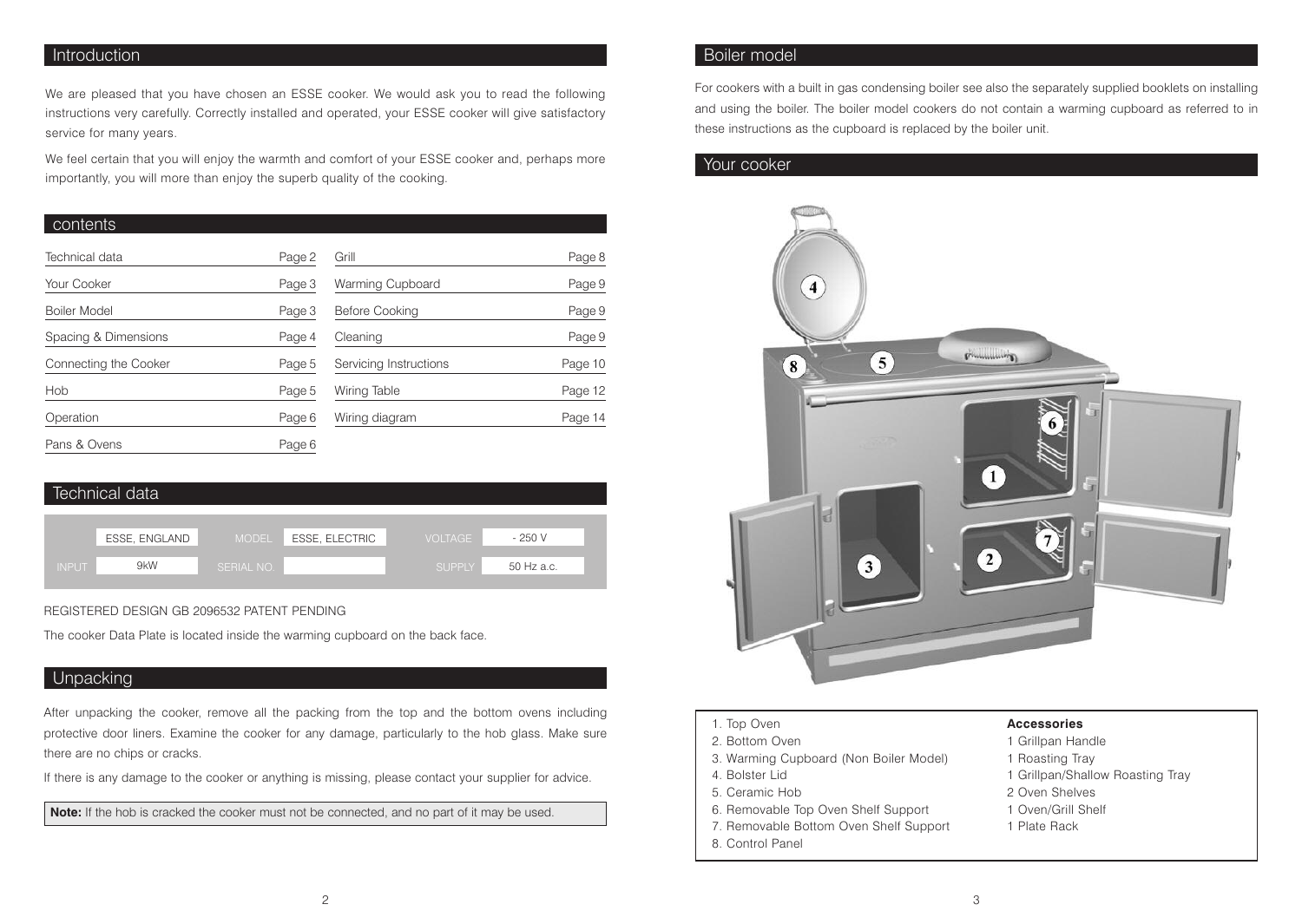

The cooker weighs 200kg and so the floor must be capable of withstanding the load. The cooker stands 900mm high and so will be the same height as standard kitchen units without the use of a plinth.

If the floor is not level the cooker should be made level with the use of packing pieces. The cooker does not require access via the side panels once it is installed and so kitchen units can be butted up to the sides of the cooker.

It is important that a 10mm gap is left between the enamelled cooker top and the back wall. This is to allow the cooker top to hinge up for access to internal components. It is not recommend that the cooker be positioned below wall cupboards, as heat and steam from the cooker may cause damage to the cupboard and its contents.

### Spacing & dimensions Connecting the cooker

For your own safety, we recommend that a competent person, such as qualified electrician, install your cooker. The cooker should be installed in accordance with the latest Edition of the IEE Regulations.

#### **Warning!** This cooker must be earthed.

The cooker must be connected to the correct electrical supply (as stated on the rating plate, situated inside the warming cupboard on the back face) through a suitable cooker control unit incorporating a double pole switch having a contact separation of at least 3mm in all poles, adjacent to (but not above) the cooker. We recommend that the cooker circuit be rated to 45 amps. We recommend that 6mm P.V.C. insulated twin and earth cable is used to connect the cooker to the cooker control unit.

The cable must be BASEC or HAR approved. Preferably allow sufficient cable length for the cooker to be pulled out if need be, but do not let it hang closer than 50mm (2") to the floor. The cable can be looped if necessary, but make sure that it is not kinked or trapped when the cooker is in position.

Access to the cooker terminal block is gained by removing the left hand side cooker panel (see TO REMOVE THE SIDE PANEL page 10).

**Note:** The mains supply cable must be securely clamped by the cable clamp so that any tension applied to the supply cable must not be transmitted through to the terminal block.

#### Hob

**Warning!** If any crack should appear in the hob, isolate the cooker immediately from the mains supply. Do not use any part of the cooker but contact your supplier.

#### HOB SAFETY POINTS

- Under no circumstances should the hob be used with aluminium foil in contact with the hob surface, as damage will occur.
- Do not leave the hob switched on with the bolster down.
- It is inadvisable at any time to leave <sup>a</sup> heating element switched on without <sup>a</sup> pan in position as this wastes energy, and could make marks more difficult to remove.
- Never cook directly on the hob surface without <sup>a</sup> cooking utensil as this will result in damage to the surface of the hob.
- Never use the hob as <sup>a</sup> worktop surface as damage may occur to the smooth surface of the hob.
- Never drag or slide utensils on the hob surface, as this will cause scratches in the surface of the hob.
- Never leave any utensils, food or combustible items on the hob when it is not in use.
- Never place aluminium or plastic foil, or plastic containers on the hob.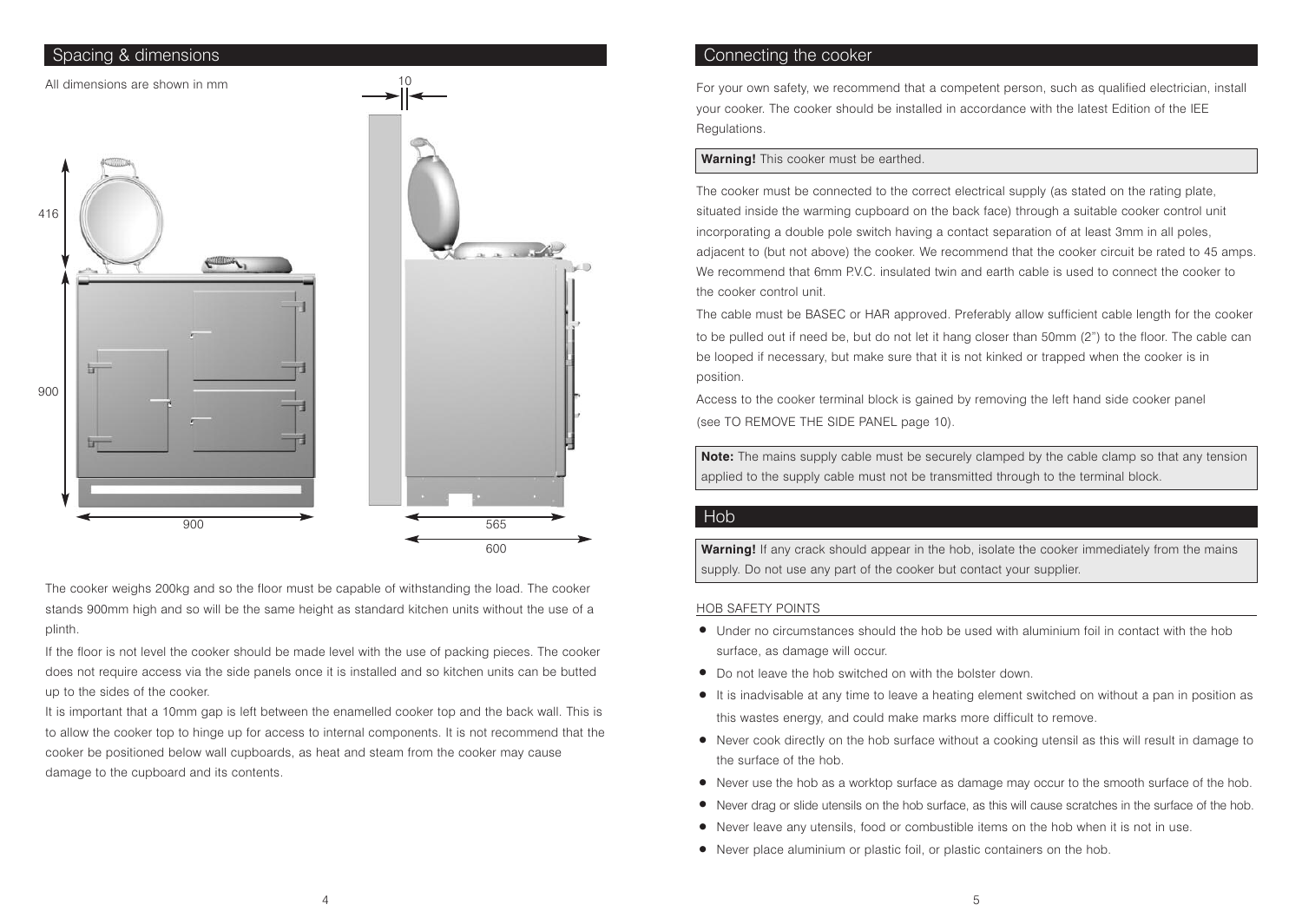- Always ensure that the base of the utensil is dry before placing it on the ceramic hob.
- Never use utensils with rough bases.
- Never use glass ceramic utensils.
- It is important that any spillage is dealt with before the hob is used again, otherwise it may become baked on.
- Remove any spillage of high sugar content, such as jam, immediately. Use <sup>a</sup> pan, which is large enough to prevent boil over or spillage.

# **Operation**

Turning the knob clockwise past the first ring marking will turn 'ON' the first, small centre section of the hob. Moving the knob between the graduated markings will now adjust the temperature setting of this section of the hob. To increase the size of the heating area, turn the knob clockwise to the next ring marking to turn 'ON' the second section of the hob. The temperature of the two combined hob sections can then be adjusted by moving the knob between the graduated markings.

For maximum hob heating area, turn the knob fully clockwise to the third ring marking to turn 'ON' the third hob section. The whole hob temperature can then be adjusted by moving the knob between the graduated markings.

The cooking areas change colour when heated (become red) indicating which heating element is energised. The cooking area returns to its original colour when the heating element is switched off and cools.

Warning! Even though the cooking area has returned to its original colour it may still be hot.



| rotamoa to ito onginar ooroan it may o |  |
|----------------------------------------|--|
|                                        |  |
| Top Oven Control                       |  |
| Bottom Oven Control                    |  |
| Grill Control                          |  |
| Right Side Hob Control                 |  |
| Left Side Hob Control                  |  |

### Pans

Good quality pans with flat bases should be used. Thin, dented or saucepans with uneven bases should not be used. Do not slide the pans across the hob surface as this may cause scratches and may leave metal deposits, which will become burnt in if not removed.

#### Copper pans

All copper pans are excellent conductors of heat, and are hardwearing and strong, but need quite a lot of care. They can be very heavy and do not usually have completely flat bases. The interiors are usually lined with a different material such as tin.

#### Stainless steel pans

A stainless steel pan with a sandwich base of aluminium and stainless steel is an excellent conductor of heat and is suitable for use on ceramic hobs, providing they are used in accordance with the saucepans manufacturers' recommendations. Extra care should be taken to ensure the base of the pan and the hob is cleaned, and the hob conditioned (see BEFORE COOKING page 9), after each and every use, when using this type of saucepan.

#### Cast iron pans

Cast iron pans should have smooth, well machined bases. Cast iron pans with rough bases may scratch the hob surface.



# Ovens

#### Operation

The large top oven and the smaller bottom oven work in an identical manner and are controlled thermostatically. To switch one of the ovens 'ON' turn the corresponding knob on the control panel clockwise to the required temperature marking. The temperature markings on the control panel are in degrees Celsius. The indicator light will illuminate to show that the oven is heating up. When the oven reaches the required temperature the indicator light will go out. For even cooking the oven is heated by two elements, one at the top of the oven and the other underneath the oven base. All the shelves can be used in the top or the bottom oven.

#### Top Oven Temperature Guide

A thermometer in the door gives an indication of the oven temperature, but since it is in the door itself, the thermometer will react if the door is opened and the Thermometer reading may fall considerably. When the door is closed, the thermometer will recover slowly to indicate the oven temperature.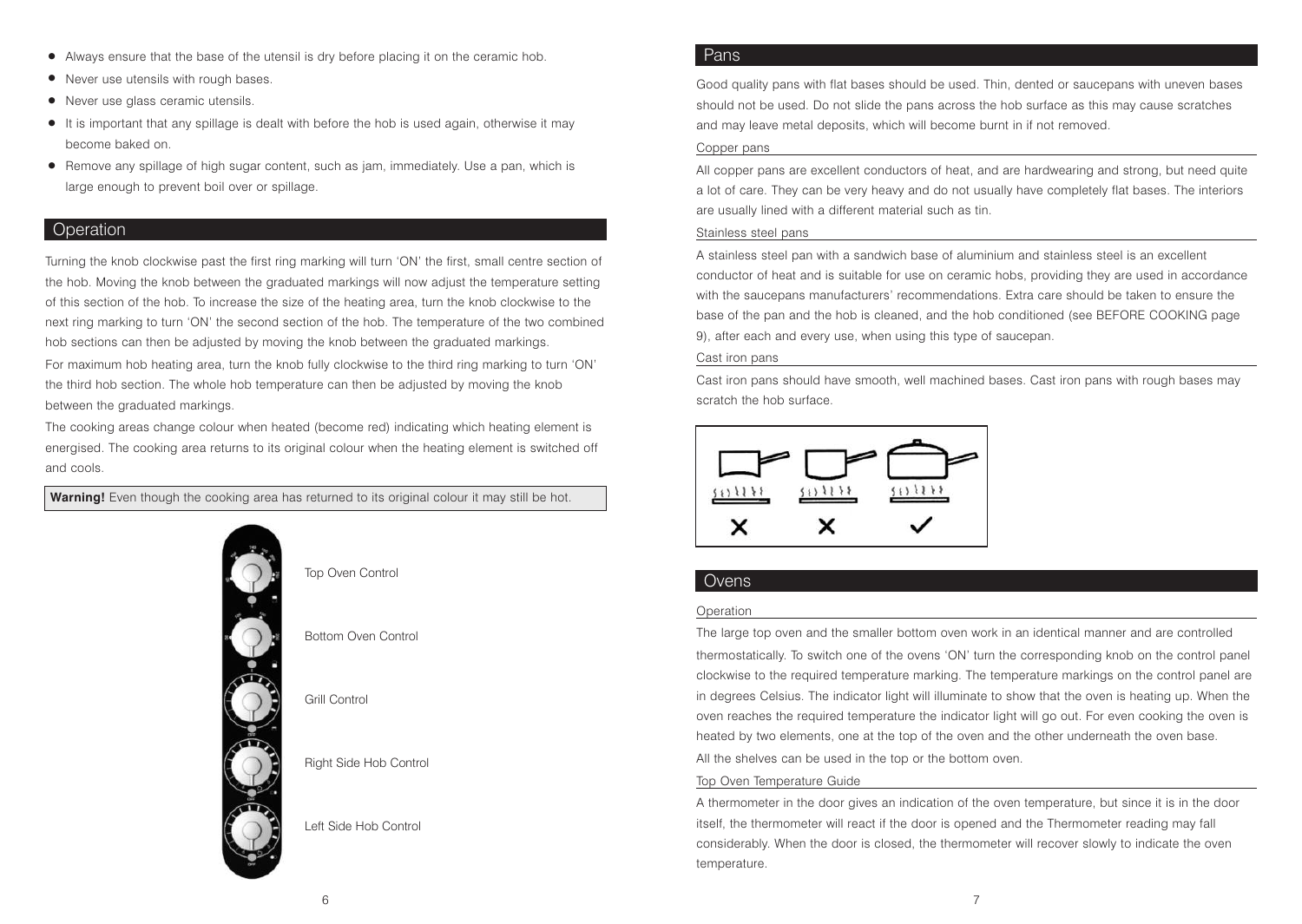#### **Heating**

With the bottom oven turned on at a low setting the cooker will become warm to the touch and will radiate heat into the kitchen. At a setting of 80ºC the bottom oven will consume approximately 1 /3 kW of electricity per hour.

#### Condensation

Condensation will be produced when cooking food with a high water content, especially if the body of the cooker is cold. Before cooking, pre-heat the oven until the cast iron door becomes warm, this will reduce the amount of condensation when food is produced.

Excess condensation may be produced when the ovens are operated for the first few times and this will commonly show itself in the door thermometer. This will reduce each time the ovens are used.

#### Oven Safety Points

• Food or utensils should not be placed on the base of the oven, as it gets very hot.

• When using the oven shelves ensure the shelves are correctly placed between the shelf runners.

#### Frost Protection

| If the kitchen falls below $5^{\circ}$ C the top oven may | oven r        |
|-----------------------------------------------------------|---------------|
| operate even if the control knob is in the OFF            | <b>Gas Ma</b> |
| position.                                                 |               |
|                                                           |               |
|                                                           | 3             |
| <b>Warning!</b> The front, top and doors of the           |               |

| f the kitchen falls below 5°C the top oven may                                                                                                                                                                                      | Oven Temperatures Heat Up Time     |                                        |                                        |                                  |
|-------------------------------------------------------------------------------------------------------------------------------------------------------------------------------------------------------------------------------------|------------------------------------|----------------------------------------|----------------------------------------|----------------------------------|
| operate even if the control knob is in the OFF<br>position.                                                                                                                                                                         | <b>Gas Mark</b><br>2               | $F^{\circ}$<br>275<br>300              | $\mathbf{C}^{\circ}$<br>140<br>150     | <b>Minutes</b><br>19<br>20       |
| <b>Warning!</b> The front, top and doors of the<br>cooker may become hot after long periods of<br>cooking. Keep children and pets away. door is<br>closed, the thermometer will recover slowly to<br>indicate the oven temperature. | 3<br>$\overline{4}$<br>5<br>6<br>9 | 325<br>350<br>375<br>400<br>450<br>475 | 170<br>180<br>190<br>200<br>230<br>240 | 22<br>23<br>25<br>27<br>30<br>34 |

# Grill

**Warning!** Accessible parts may become hot when the grill is in use. Children should be kept away.

**Note:** the Grill will not operate unless the Top Oven control is in the off position. Only use the grill with the top oven door open.

#### **Operation**

Turn the control knob clockwise to click 'ON' the grill and continue turning clockwise to increase the grilling temperature. Or, turn and click the grill knob anti-clockwise to instantly turn 'ON' the grill at maximum setting. The knob can be turned clockwise or anticlockwise back to '0' to switch 'OFF' the grill. When grilling, the cake tray supplied can be slid under the grill shelf for catching crumbs or fat. The grillpan handle will work only if the grill tray is correctly in position under the grill shelf.



#### Grillpan HandleGrill Safety Points

- When attaching the grill-panhandle, make sure it is in the middle of the grill pan.
- Do not leave the grillpan handle attached to the grillpan whilst grilling, as it will become hot. Use it only when moving the grillpan.
- Only operate the grill with the top oven door open.
- Ensure that the grillpan is correctly placed between the shelf runners when grilling.
- The towel rail may become HOT after long periods using the grill.
- Do not place towels or any other items over the towel rail when grilling.
- Do not line the grill pan with aluminium foil.

# Warming Cupboard (Non Boiler Model)

#### Cleaning

The warming cupboard is not independently heated but picks up heat from the top and the bottom oven. The temperature of the warming cupboard depends on the temperature in the top and the bottom oven and the length of time for which either oven has been on. As a rough guide, the warming cupboard will reach a temperature of 60ºC after the top oven has been on for one hour. A plate rack is supplied in the warming cupboard for holding up to eight plates, but this can be removed to allow larger items to be warmed. CAUTION If the cooker is ON for prolonged periods any plates in the warming cupboard may become very hot.

# Before Cooking

#### Remove Protective Door Liners.

Before you cook for the first time,it is recommended that the top and the bottom oven be switched on at full power for about one hour in order turn to burn off any initial odours. The grill should also be turned on, with the top oven door open, for approximately 15 minutes before it is used for the first time. Also, before you use the ceramic hob for the first time, clean the hob surface with Ceramic Hob Cleaner and Conditioner. This applies a thin protective film to the hob, making it easier to clean, and prolonging its life.

**Warning!** For your own safety, always switch off your cooker at the mains supply and allow cooling before cleaning.

**Note:** Never use excessive amounts of water to clean your cooker.

#### **Cleaning**

#### Hob Cleaning

It is recommended that the hob be cleaned daily with Hob Brite cleaner. Normally cleaning should be carried out when the hob has cooled, but, if jam, fruit or anything with a high sugar content is spilled on the hob, or plastic or aluminium is melted onto the hob, clean it off immediately, as damage to the hob can result. Switch off the hob and use a metal spatula, palette knife or scraper to remove the spillage. TAKE CARE, as the spillage and the hob may be very hot.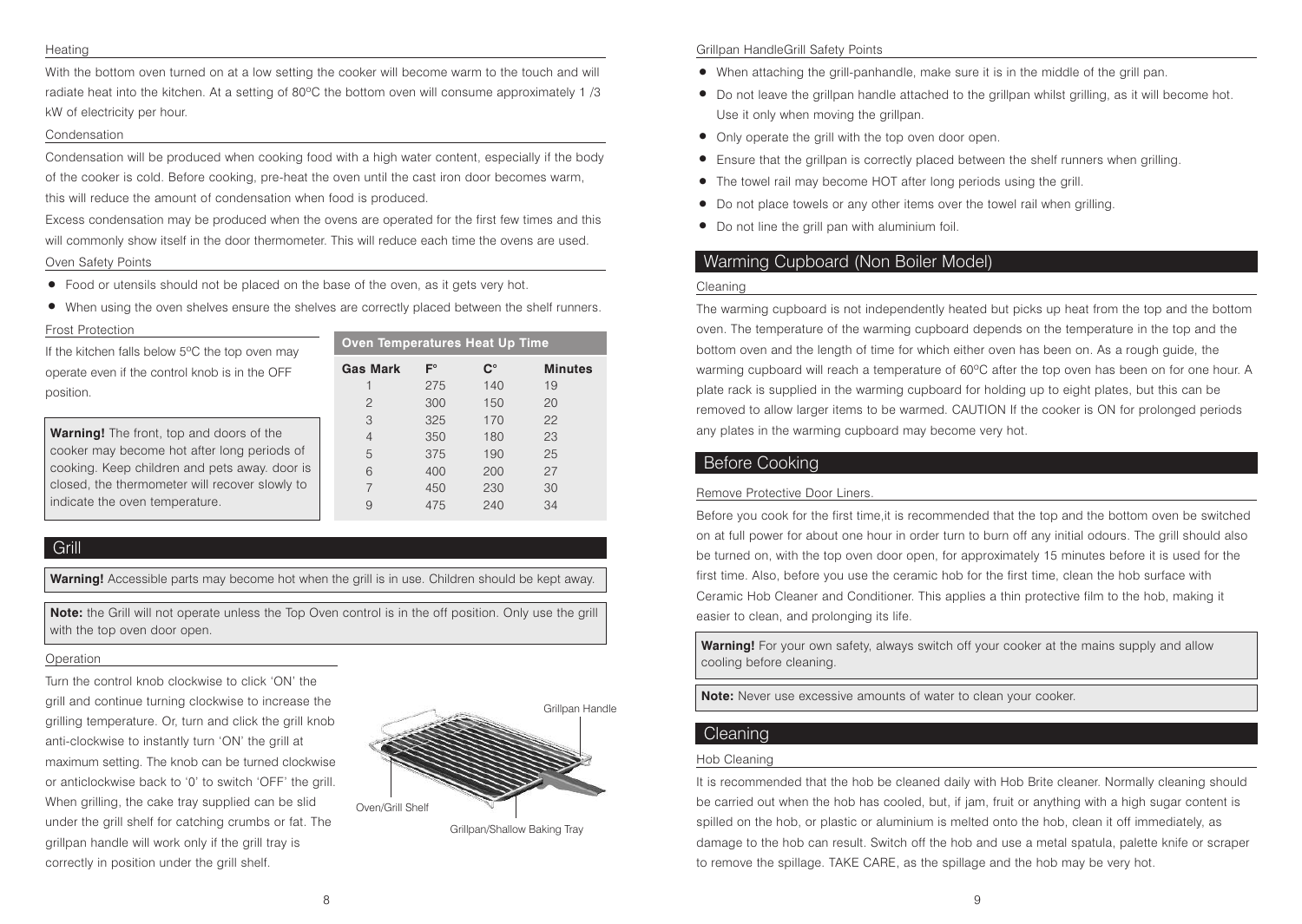Do not use scouring powders or paste, wire wool scouring pads, or oven cleaners on the hob as these can cause damage to the hob surface.

#### Oven Cleaning

Both the ovens and the warming cupboard can be cleaned using normal oven cleaners. The shelf supports in the top and the bottom ovens can be removed to make cleaning easier. General Cleaning

Enamel is simply a coloured glass coating added to the metal to give a durable and hygienic finish. It can be damaged by scratching or by a sudden application of cold liquids onto its surface when hot. Clean with a cloth and soapy water, preferably while the cooker is still warm. Propriety non-scratch liquid cleaners for enamelled surfaces may be used. Spilled liquids should be removed as soon as possible. Fruit juices and other acidic products can remove the gloss surface from the enamel if left for any length of time. A stainless steel cleaner can be used for cleaning the hob lids, the door handles and the control knobs. Do not use scouring powders or pastes, scouring pads, or oven cleaners on the control panel facia plate as this may damage the markings.

# Servicing Instructions

#### **Warning!** Isolate the electrical supply before any repair work.

The cooker does not require regular servicing, but has been designed so that internal components are easy to replace in the event that they become faulty. It is preferable that access to internal parts is gained by removing the left hand side panel. If there are kitchen units up to the side of the cooker preventing access to the left hand side panel, then access to internal parts can be gained by hinging up the cooker top.

Access to the following parts can be gained by removing the cooker left hand side panel:

- The hob, grill and oven controls.
- The neon indicators
- The terminal block
- The limit thermostat

Access to the following parts can be gained by hinging the cooker top (the top should only be hinged if the repair work cannot be carried out by removing the cooker left hand side panel):

- The hob, grill and oven controls.
- The neon indicators
- The terminal block
- **•** The limit thermostat
- The hob elements

All the oven and grill elements can be removed and replaced from the front of the cooker through the oven openings.

To Remove The Side Panel

See figure on the next page.

- 1. Remove the three self tapping screws from the side of the cooker.
- 2. Remove the three screws along the base of the cooker.

#### To Hinge The Cooker Top see figure below.

1. Undo the two screws holding the top down. Slowly lift up the top until the limit chain stops the top lifting up any higher. Pull up the prop and be careful to position it correctly in the recess on the underside of the top.

#### To Remove The Base Element From Top Or Bottom Oven.

1. Remove the shelves and shelf supports from the oven.

2. Remove the two screws holding down the oven base at each side. Remove the base.

3. Undo the screw fastening the element to the side of the oven. The element can then be pulled out of the base of the oven. The electrical wire connections should stay attached to the element as it is pulled from the oven. The element wire terminals can then be swapped from the faulty element to the new element. Take care not to let the element wire connections fall back inside the cooker before they are reconnected to the new element.

To Remove The Upper Elements/Grill Element From The Top Or Bottom Oven.

1. Undo the single screw fastening the element to the side of the oven.

2. Loosen the screws on the element support brackets. The support brackets can then be rotated clear of the elements allowing the elements to fall.

3. The electrical wire connections should stay attached to the element as it is lowered. The element wire terminals can then be swapped from the faulty element to the new one. Take care not to let the element wire connections fall back inside the cooker before they are reconnected to the new element.

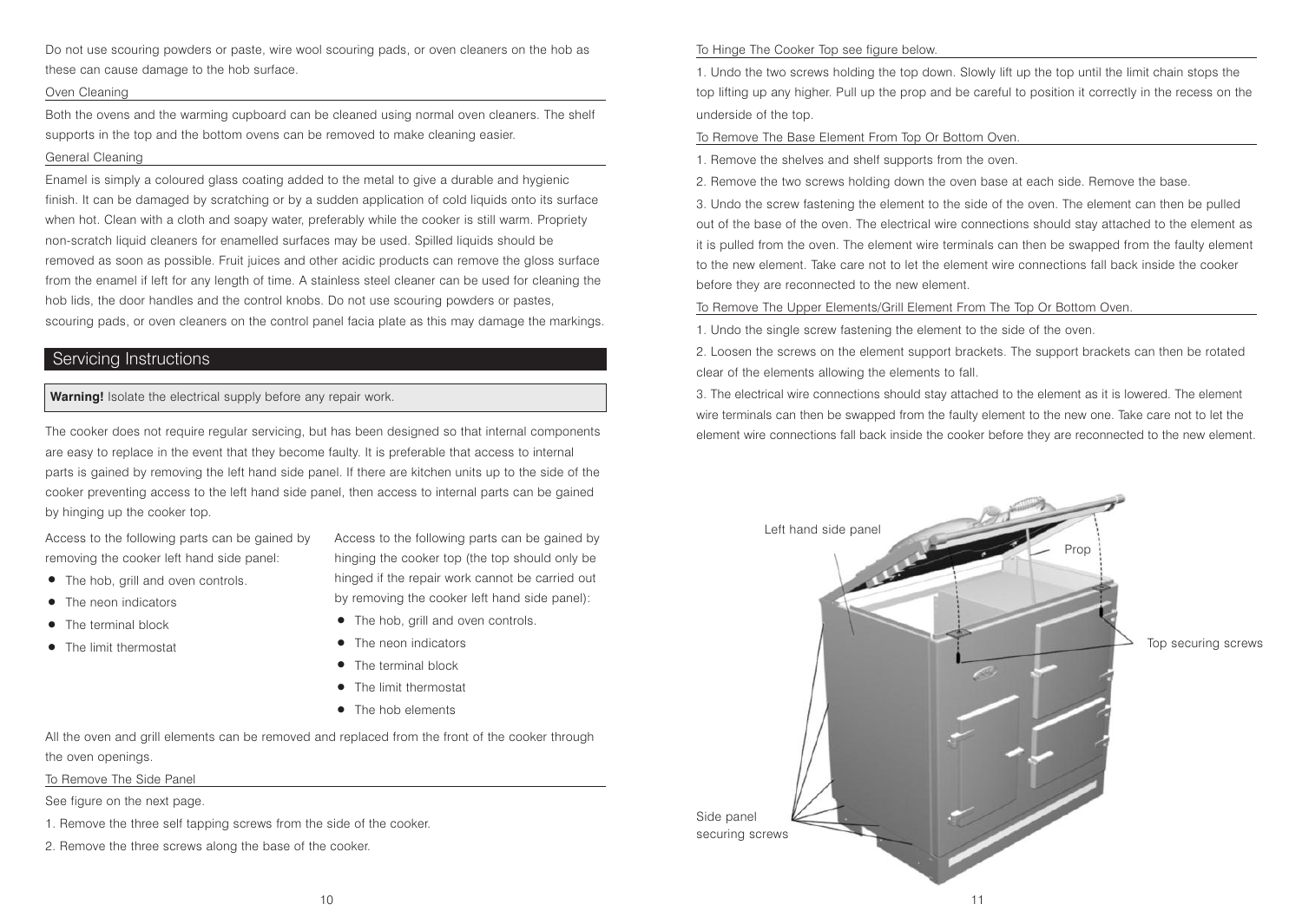|                          | <b>TERM MARK</b>                                                                                                     | <b>TERMINAL</b> | FROM                                | <b>TERM MARK</b>                             | <b>TERMINAL</b> | ဥ                                       |                |
|--------------------------|----------------------------------------------------------------------------------------------------------------------|-----------------|-------------------------------------|----------------------------------------------|-----------------|-----------------------------------------|----------------|
|                          | $R - PT$                                                                                                             | RED             | RH HOB CONTROL (P1)                 | $\underset{\vdash}{\simeq}$                  | RED             | TERMINAL BLOCK NEUTRAL                  | 500            |
| $\sim$                   | $R - 4$                                                                                                              | RED             | RH HOB CONTROL (4)                  | $R - 41$                                     | RIGHT ANGLE     | RH HOB CONTROL (4)                      | 130            |
| $\infty$                 | $R - 4a$                                                                                                             | RED             | RH HOB CONTROL (4a)                 | $\frac{\alpha}{\beta}$                       | RED             | RIGHT HOB ELEMENT (3)                   | $800\,$        |
| $\overline{\phantom{a}}$ | $R - 2$                                                                                                              | RED             | RH HOB CONTROL (2)                  | $\frac{\pi}{2}$                              | RED             | RIGHT HOB ELEMENT (2)                   | $800\,$        |
| $\mathbb G$              | ਵਿ<br>$\stackrel{\iota}{\simeq}$                                                                                     | RIGHT ANGLE     | RH HOB CONTROL (4b)                 | Æ                                            | <b>RED</b>      | RIGHT HOB ELEMENT (4)                   | 850            |
| $\circ$                  | R-42                                                                                                                 | RIGHT ANGLE     | RH HOB CONTROL (4)                  | $\overleftarrow{\Xi}$                        | RED             | RIGHT HOB ELEMENT (1)                   | 850            |
| $\sim$                   | $R - S1$                                                                                                             | <b>BLUE</b>     | RH HOB CONTROL (S1)                 | $R - P2$                                     | RED             | RH HOB CONTROL (P2)                     | 130            |
| $\infty$                 | $R - S1$                                                                                                             | <b>BLUE</b>     | RH HOB CONTROL                      | $\overset{\rightharpoonup}{\vdash}$          | RED             | TERMINAL BLOCK LIVE                     | 500            |
| $\circ$                  | 집<br>$\mathbf{\Delta}$                                                                                               | RED             | LH HOB CONTROL (P1)                 | $\stackrel{\textstyle{Z}}{\textstyle\vdash}$ | RED             | TERMINAL BLOCK NEUTRAL                  | 500            |
| $\approx$                | $\overline{\mathcal{A}}$<br>山                                                                                        | RED             | LH HOB CONTROL (4)                  | $\vdash$ 41                                  | RIGHT ANGLE     | LH HOB CONTROL (4)                      | 130            |
| $\overline{=}$           | $-4a$                                                                                                                | RED             | LH HOB CONTROL (4a)                 | $\frac{1}{\infty}$                           | RED             | LEFT HOB ELEMENT (3)                    | 800            |
| $\tilde{c}$              | $\overline{\phantom{0}}$ $\overline{\phantom{0}}$                                                                    | RED             | LH HOB CONTROL (2)                  | $\frac{1}{\sqrt{2}}$                         | RED             | LEFT HOB ELEMENT (2)                    | $800\,$        |
| $\frac{1}{2}$            | $-4b$                                                                                                                | RIGHT ANGLE     | LH HOB CONTROL (4b)                 | $\frac{1}{4}$                                | RED             | LEFT HOB ELEMENT (4)                    | 850            |
| $\overline{z}$           | $-42$<br>凸                                                                                                           | RIGHT ANGLE     | LH HOB CONTROL (4)                  | $\rightleftharpoons$                         | RED             | LEFT HOB ELEMENT (1)                    | 850            |
| $\frac{10}{2}$           | $-51$                                                                                                                | BLUE            | LH HOB CONTROL (S1)                 | $L - P2$                                     | RED             | LH HOB CONTROL (P2)                     | 130            |
| $\frac{6}{1}$            | 5<br>$\mathbf{\underline{\mathit{u}}}$                                                                               | <b>BLUE</b>     | LH HOB CONTROL                      | $\overset{\text{d}}{\text{F}}$               | RED             | TERMINAL BLOCK LIVE                     | 500            |
| $\overline{-}$           | 급                                                                                                                    | RED             | TERMINAL BLOCK LIVE                 | $S - 2$                                      | RED             | LIMIT SWITCH (S2)                       | 130            |
| $\frac{\infty}{\infty}$  | $\mathsf{z}$<br>广                                                                                                    | BLUE            | TERMINAL BLOCK NEUTRAL              | $G - P2$                                     | PIGGY BACK      | GRILL CONTROL (P2)                      | 480            |
| $\frac{5}{2}$            | $\mathbb Z$<br>$\mathrel{\mapsto}$                                                                                   | <b>BLUE</b>     | TERMINAL BLOCK NEUTRAL              | LINK                                         | PIGGY BACK      | TOP & BOTTOM OVEN NEON (NEUTRAL)        | 330            |
|                          |                                                                                                                      |                 |                                     |                                              |                 |                                         |                |
| $\approx$                | 8<br>Ġ                                                                                                               | RED             | GRILL CONTROL-(P2)                  | Ξ                                            | BLUE            | TOP OVEN UPPER ELEMENT (NEUTRAL)        | 1740           |
| $\overline{\sim}$        | ž                                                                                                                    | BLUE            | GRILL ELEMENT (NEUTRAL)             | Ξ                                            | BLUE            | TOP OVEN UPPER ELEMENT (NEUTRAL)        | 265            |
| ଧି                       | 울                                                                                                                    | BLUE            | GRILL ELEMENT (NEUTRAL)             | z                                            | <b>BLUE</b>     | TOP OVEN BASE ELEMENT (NEUTRAL)         | 530            |
| ಔ                        | $\frac{1}{2}$                                                                                                        | <b>BLUE</b>     | TOP OVEN BASE ELEMENT (NEUTRAL)     | $\tilde{z}$                                  | BLUE            | TOP OVEN BASE ELEMENT (NEUTRAL)         | 270            |
| $\frac{1}{2}$            | $\frac{5}{5}$                                                                                                        | <b>BLUE</b>     | BOTTOM OVEN UPPER ELEMENT (NEUTRAL) | $\frac{5}{2}$                                | <b>BLUE</b>     | BOTTOM OVEN UPPER ELEMENT (NEUTRAL) 295 |                |
| 85                       | $rac{6}{5}$                                                                                                          | BLUE            | BOTTOM OVEN BASE ELEMENT (NEUTRAL)  | $\frac{5}{5}$                                | <b>BLUE</b>     | BOTTOM OVEN UPPER ELEMENT (NEUTRAL) 460 |                |
| $\frac{8}{2}$            | ģ                                                                                                                    | PIGGY BACK      | TOP OVEN LOAD (F)                   | $\overline{\mathcal{C}}$                     | BLUE            | TOP OVEN UPPER ELEMENT(LOAD)            | 1690           |
| $\approx$                | $\epsilon$                                                                                                           | BLUE            | TOP OVEN BASE ELEMENT (LOAD)        | $\overline{\mathcal{C}}$                     | BLUE            | TOP OVEN UPPER ELEMENT(LOAD)            | 570            |
| ஜ                        | $\varrho$                                                                                                            | BLUE            | TOP OVEN BASE ELEMENT (LOAD)        | $\mathop{P}\limits_{\small{-}}$              | RED             | TOP OVEN BASE ELEMENT (LOAD)            | 290            |
| 27                       | $\sim$<br>Ġ                                                                                                          | RED             | GRILL CONTROL (2)                   | GRILL                                        | RED             |                                         | 1700           |
| 8                        | $\mathop{\odot}\limits^{\mathop{\raisebox{1.5pt}{\scriptsize c}}\limits^{\mathop{\raisebox{1.5pt}{\scriptsize c}}}}$ | PIGGY BACK      | BOTTOM OVEN CONTROL (F)             | $_{\rm B}$                                   | <b>BLUE</b>     | BOTTOM OVEN UPPER ELEMENT (LOAD)        | 2020           |
| $\overline{\mathcal{C}}$ | $_{\odot}$                                                                                                           | <b>BLUE</b>     | BOTTOM OVEN BASE ELEMENT (LOAD)     | $_{\rm B}$                                   | <b>BLUE</b>     | BOTTOM OVEN UPPER ELEMENT (LOAD)        | 470            |
| 32                       | ဟံ                                                                                                                   | RED             | LIMIT SWITCH (S1)                   | $\overline{10}$ -H                           | RED             | TOP OVEN CONTROL (H)                    | $300\,$        |
| ೫                        | G<br>$\dot{\mathbf{p}}$                                                                                              | <b>BLUE</b>     | TOP OVEN CONTROL (G)                | $TQ-1$                                       | RED             | TOP OVEN CONTROL (SWITCH)               | 200            |
| 34                       | ģ                                                                                                                    | <b>BLUE</b>     | TOP OVEN CONTROL (G)                | G<br>BO-                                     | RED             | BOTTOM OVEN CONTROL (G)                 | $\frac{8}{1}$  |
| ಹ                        | ģ                                                                                                                    | RIGHT ANGLE     | TOP OVEN CONTROL (SWITCH)           | $G - P$                                      | RED             | GRILL CONTROL (P1)                      | 200            |
| 86                       | T-VE                                                                                                                 | RED             | TERMINAL BLOCK (EARTH)              | $\overleftarrow{\mathbf{u}}$                 | M5 RED          | EARTH 1                                 | 900            |
| 75                       | T VE                                                                                                                 | RED             | TERMINAL BLOCK (EARTH)              | $\mathbb{E}^{\mathbb{S}}$                    | M5 RED          | EARTH 2                                 | 500            |
| 88                       | T-VE                                                                                                                 | <b>BLUE</b>     | TERMINAL BLOCK (EARTH)              | $\mathbb{E}^3$                               | M5 RED          | EARTH 3                                 | $\rm ^{\circ}$ |
| $\frac{30}{20}$          | T VE                                                                                                                 | <b>BLUE</b>     | TERMINAL BLOCK (EARTH)              | $E_4$                                        | M5 RED          | EARTH 4                                 | 370            |
| $\theta$                 | $\overline{\in}$                                                                                                     |                 |                                     | $\frac{5}{2}$                                |                 |                                         |                |